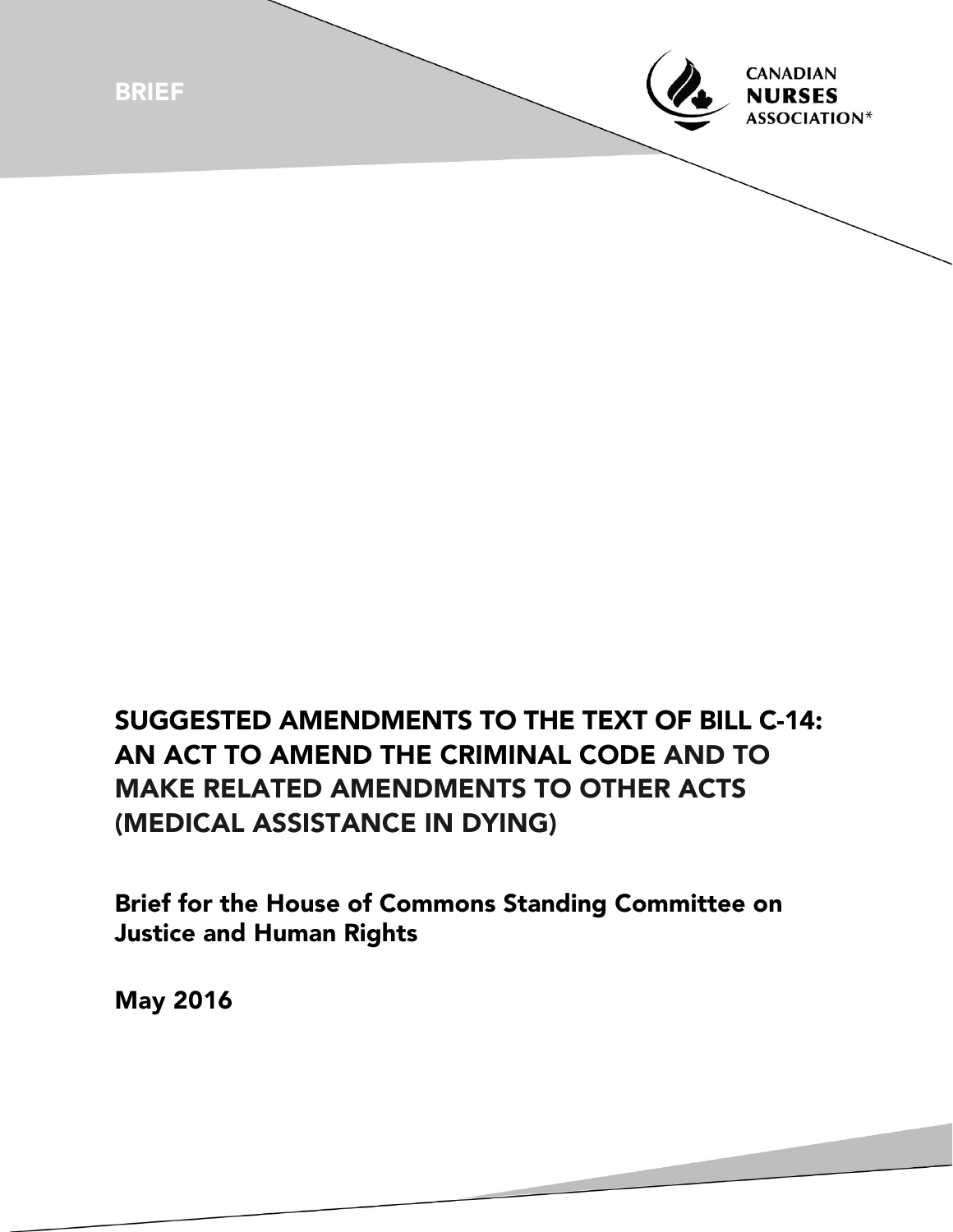CNA is the national professional voice of registered nurses in Canada. A federation of 11 provincial and territorial nursing associations and colleges representing nearly 139,000 registered nurses, CNA advances the practice and profession of nursing to improve health outcomes and strengthen Canada's publicly funded, not-for-profit health system.

All rights reserved. Permission to reproduce is permitted without changes and for non-commercial use. Refer to www.cna-aiic.ca/en/terms-and-conditions-of-use#Copyright for all terms and conditions to reproduce.

© Copyright 2016

Canadian Nurses Association 50 Driveway Ottawa, Ont. K2P 1E2 CANADA.

Tel.: 613-237-2133 or 1-800-361-8404 Fax: 613-237-3520 Website: www.cna-aiic.ca

\*CANADIAN NURSES ASSOCIATION and the CNA logo are registered trademarks of the Canadian Nurses Association/Association des infirmières et infirmiers du Canada.



cna-aiic.ca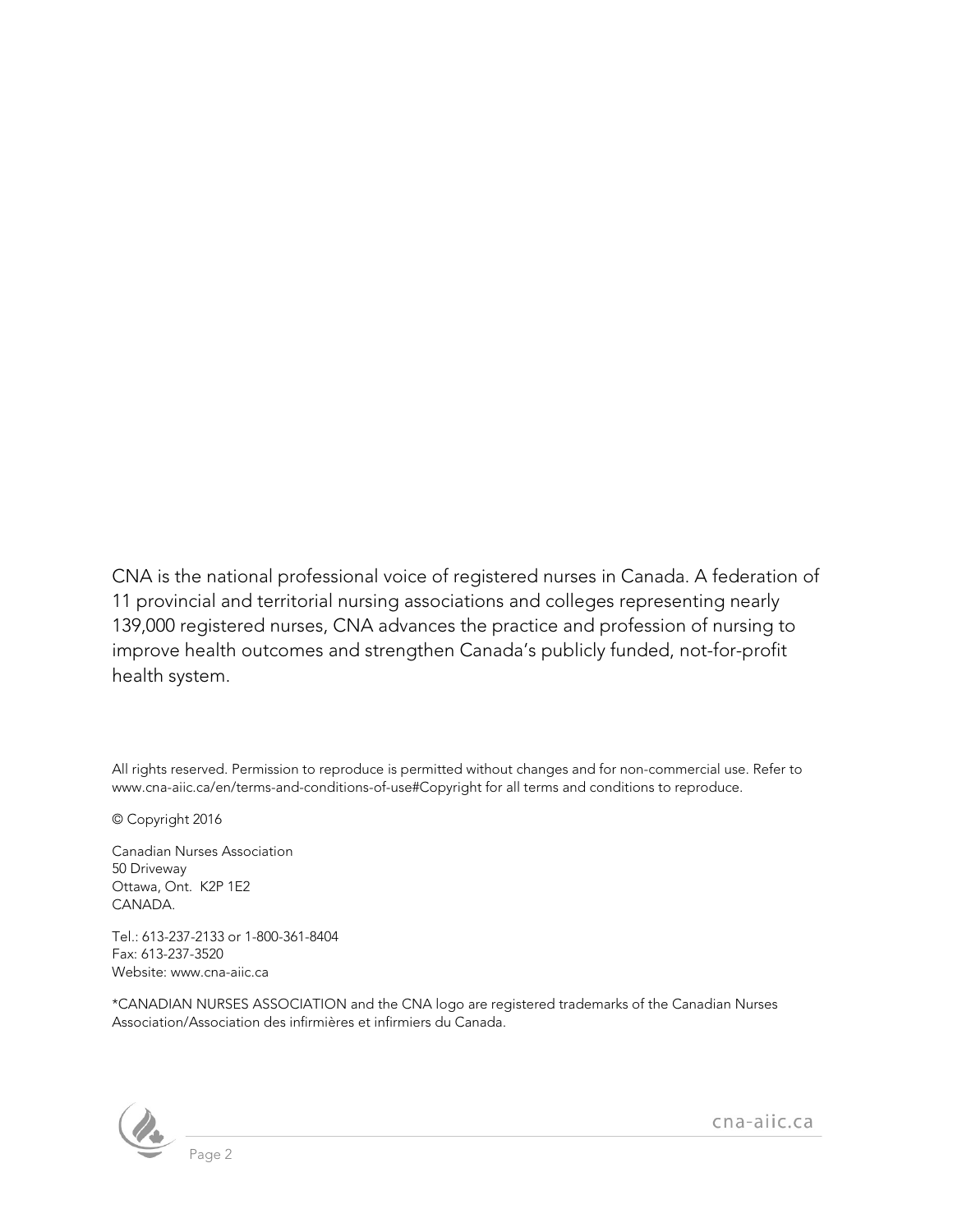## RECOMMENDATIONS

This brief on recommended changes to the wording of draft Bill C-14, entitled An Act to Amend the Criminal Code and to Make Related Amendments to Other Acts (Medical Assistance in Dying), is respectfully submitted by the Canadian Nurses Association (CNA), the national professional voice for 139,000 registered nurses in Canada.

In response to the 2015 Supreme Court of Canada (SCC) decision in *Carter v. Canada*, the federal government introduced Bill C-14.

CNA welcomes the federal government's work to table legislation that guides end-oflife care for Canadians. The federal government has indicated the intention to work with the provinces and territories on the pan-Canadian care pathway for end-of-life care, which has the potential to reconcile issues related to access and conscience for patients and health-care providers. This aligns with CNA's support for integrated health services that offer equitable, universal access to those who request palliative care and/or medical assistance in dying (MAID).

CNA strongly favours a harmonized implementation of MAID across the provinces and territories. In support, CNA is presently focusing on convening nursing stakeholders, including provincial and territorial regulatory bodies, to develop a national nursing framework on MAID that will guide nurses on ethical issues and professional development.

CNA's specific recommendations for revisions to the proposed legislation are as follows:

## Regarding Sections 241.2 (1), (2) and (3)

New legislation for MAID may best serve patients and health-care providers if the requirements are easy to understand, easy for professionals to demonstrate in practice, and practical to implement in the best interests of the patient. In accordance with these principles, CNA suggests the following:

241.2 (1) (c) refers to "grievous and irremediable medical condition" as a condition for MAID. A "grievous and irremediable medical condition" is defined in section 241.2 (2) as including "a serious and incurable illness, disease or disability."



cna-aiic.ca